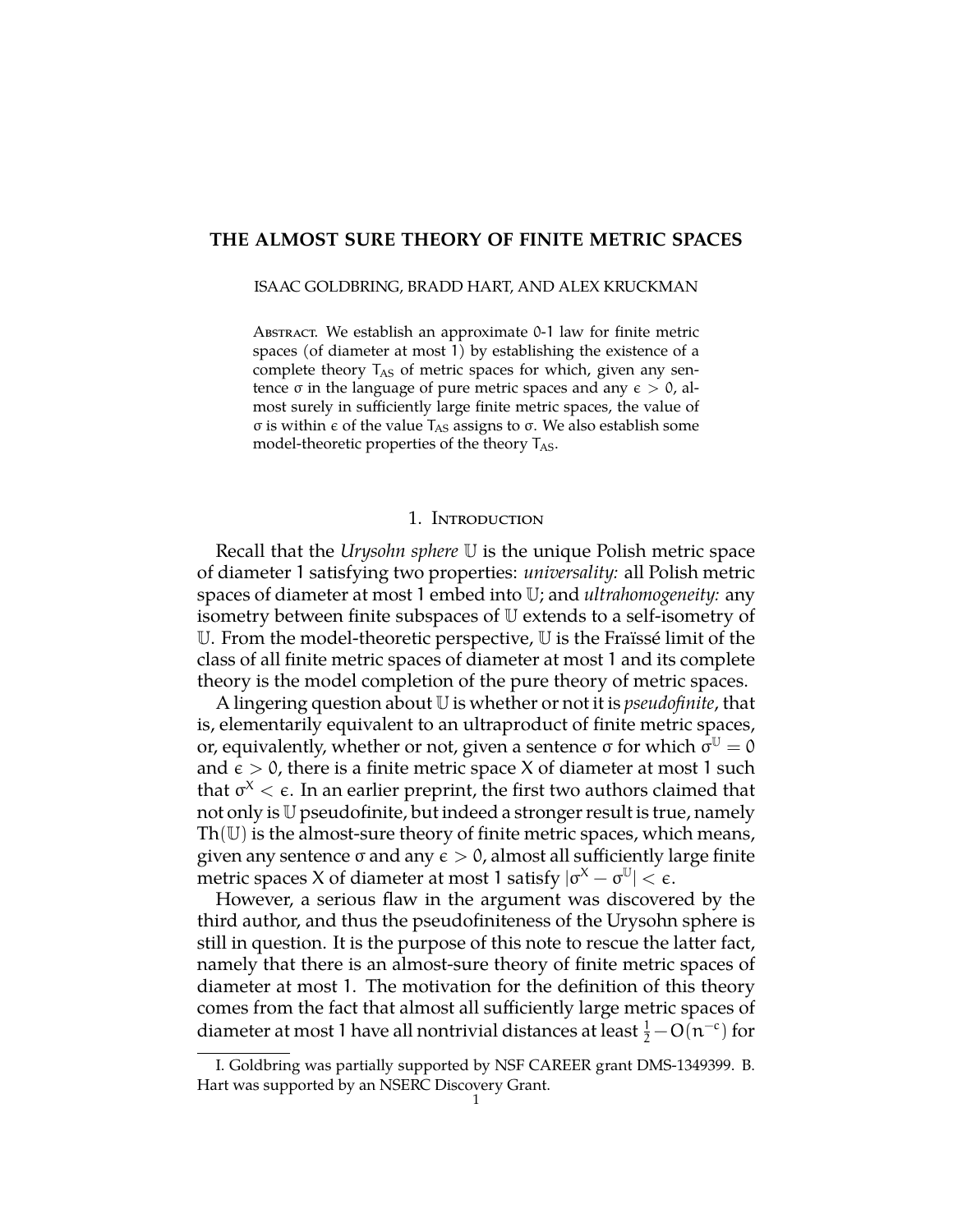some  $c > 0$  (see [7] and [9]). This led us to consider spaces axiomatized using "extension axioms" just like U except with all nontrivial distances being at least  $\frac{1}{2}$ . Since any assignment of distances between distinct points taking values at least  $\frac{1}{2}$  automatically satisfies the triangle inequality, this allowed us to salvage a version of our argument in this context.

In the next section, we define the aforementioned extension axioms and show that they hold approximately almost-surely in sufficiently large finite metric spaces. In Section 3, we show that these extension axioms axiomatize a complete theory and show that this theory is the almost-sure theory of all finite metric spaces. The final section establishes further model-theoretic properties of the almost-sure theory, including the fact that it has quantifier-elimination, has continuum many nonisomorphic separable models, and is unstable but is supersimple of U-rank 1.

In the first two sections, we assume minimal familiarity with continuous logic as established in [3, Sections 2-4]. The final section will assume familiarity with more sophisticated model-theoretic notions.

Throughout the paper, L denotes the "empty" metric language, that is, the metric language consisting solely of the metric symbol d. The words "formula" and "sentence" will be used as abbreviations for "L-formula" and "L-sentence" respectively. All metric spaces will be viewed also as L-structures.

The authors would like to thank Henry Towsner, Caroline Terry and Gabriel Conant for helpful comments throughout the writing of this paper. We would also like to thank the authors of [7] for access to their preprint.

# 2. EXTENSION AXIOMS

Suppose that  $C$  is the class of finite metric spaces in which the distance between any two distinct points lies in the interval  $[\frac{1}{2}, 1]$ . Note that all such metric spaces are discrete as any ball of radius  $\frac{1}{4}$  consists just of its center.

Given a finite metric space  $X = \{x_1, \ldots, x_n\}$ , we let  $Conf_X(v_1, \ldots, v_n)$ denote the formula

$$
\max_{1\leq i < j \leq n} |d(x_i,x_j)-d(\nu_i,\nu_j)|.
$$

We use the notation  $X \sqsubset Y$  when X is a finite metric space and Y is a one-point extension of X, in which case the extra point is denoted by y.

Given  $X \sqsubset Y$  with  $X, Y \in C$ , we let  $\Psi_{X \sqsubset Y}^{\epsilon}$  denote the sentence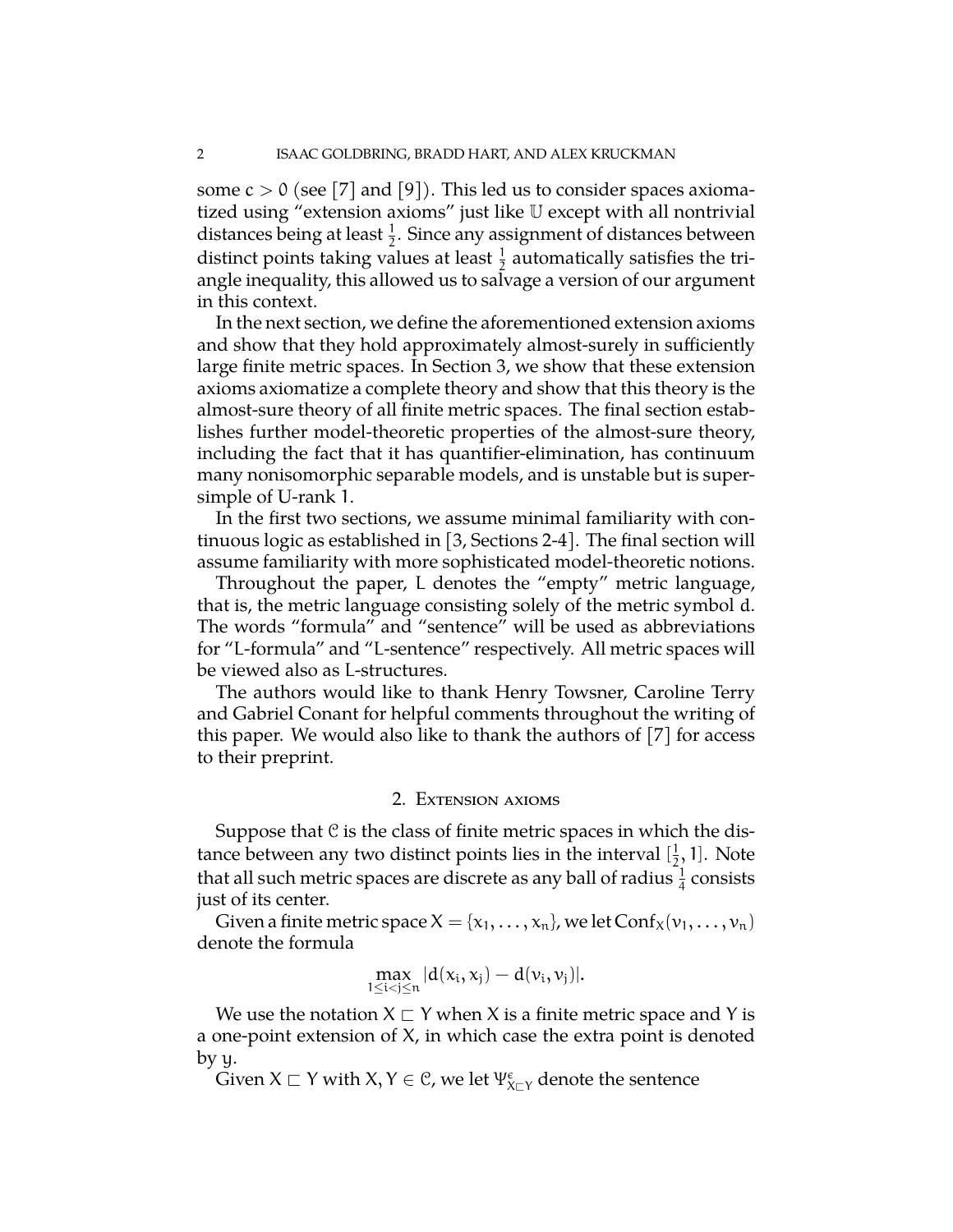$$
\sup_{\overline{v}} \min \left\{ \varepsilon \; \div \; \text{Conf}_X(\overrightarrow{v}), \inf_{w} \text{Conf}_Y(\overrightarrow{v}, w) \; \div \; \varepsilon \right\}.
$$

We identify  $\bar{d} = (d_{ij} : 1 \leq i < j \leq n) \in [0, 1]^{n \choose 2}$  with the metric space on  $\{1, \ldots, n\}$  with  $d(i, j) := d_{ij}$ . In this manner, if  $X \in \mathcal{C}$ , we write Conf<sub>X</sub>( $\bar{d}$ ), with the interpretation that the appearance of  $d(v_i, v_j)$  gets replaced with  $d_{ij}$ . We perform a similar identification with  $\Psi_{X\sqsubset Y}^{\epsilon}(\bar{d})$ .

Let  $M_n \subseteq [0,1]^{n \choose 2}$  denote the set of all metric spaces on  $\{1,\ldots,n\}$ with values in [0, 1]. We let  $\lambda_n$  be Lebesgue measure on [0, 1] $\binom{n}{2}$ , and we let  $v_n$  be Lebesgue measure normalized to  $M_n$ , that is,

$$
\nu_n(A) = \frac{\lambda_n(A)}{\lambda_n(M_n)}.
$$

The following is a less precise version of [7, Theorem 1.3].

**Fact 2.1.** *There is a decreasing sequence*  $(\delta_n)$  *from*  $(0, \frac{1}{2})$  *which tends to* 0 *such that, setting*

$$
D_n:=\left\{\bar{d}\in M_n\ :\ d_{ij}\ge \frac{1}{2}-\delta_n\text{ for all }1\le i< j\le n\right\},
$$

*we have*  $\lim_{n\to\infty} \nu_n(D_n) = 1$ .

We let  $\mu_n$  be Lebesgue measure normalized to  $D_n$ .

**Theorem 2.2.** *For any*  $X_1 \nightharpoonup Y_1, \ldots, X_m \nightharpoonup Y_m$  *from*  $\mathcal{C}$  *and any*  $\epsilon > 0$ *, we have*

$$
\lim_{n\to\infty}\mu_n\left(\left\{\bar{d}\in D_n\;:\;\max_{i=1,\ldots,m}\Psi_{X_i\sqsubset Y_i}^\varepsilon(\bar{d})=0\right\}\right)=1.
$$

*Proof.* Fix  $i \in \{1, ..., m\}$  and set  $X := X_i$  and  $Y := Y_i$ . Let  $k = |X|$ . We decompose elements  $\bar{\rm d}$  from  $[0,1]^{n\choose 2}$  as  $\bar{\rm d}=(\bar{\rm d}',\bar{\rm d}^{k+1},\ldots,\bar{\rm d}^n,\bar{\rm d}''),$ where  $\bar{d}' \in [0, 1]^{(\frac{k}{2})}$ ,  $\bar{d}'' \in [0, 1]^{(\frac{n-k}{2})}$ , and  $\bar{d}^t \in [0, 1]^k$  for  $t = k + 1$ 1,..., n. The intention is that  $\bar{d}'$  represents  $d_{ij}$  for  $1 \le i \le j \le k$ ,  $\bar{d}^t$ represents  $d_{it}$  for  $i = 1, ..., k$  and  $t = k + 1, ..., n$ , and  $\bar{d}''$  represents  $d_{ij}$  for  $k < i < j \leq n$ .

Let  $E_n$  denote the projection of  $D_n$  onto the last  $\binom{n-k}{2}$  coordinates, and set  $S_n := [\frac{1}{2}, 1]^{k \choose 2} \times [\frac{1}{2} + \delta_n, 1]^{k(n-k)} \times E_n$ . Note that the values of d specified by an element in  $S_n$  cannot violate the triangle inequality, so we have  $S_n \subseteq D_n$ .

Let  $B_n$  be the set of  $d \in D_n$  such that:

- $\text{Conf}_X(\bar{d}') \leq \epsilon$ , and
- $\text{Conf}_{\text{Y}}(\bar{\text{d}}', \bar{\text{d}}^{\text{t}}) > \epsilon \text{ for all } t = k+1, \ldots, n.$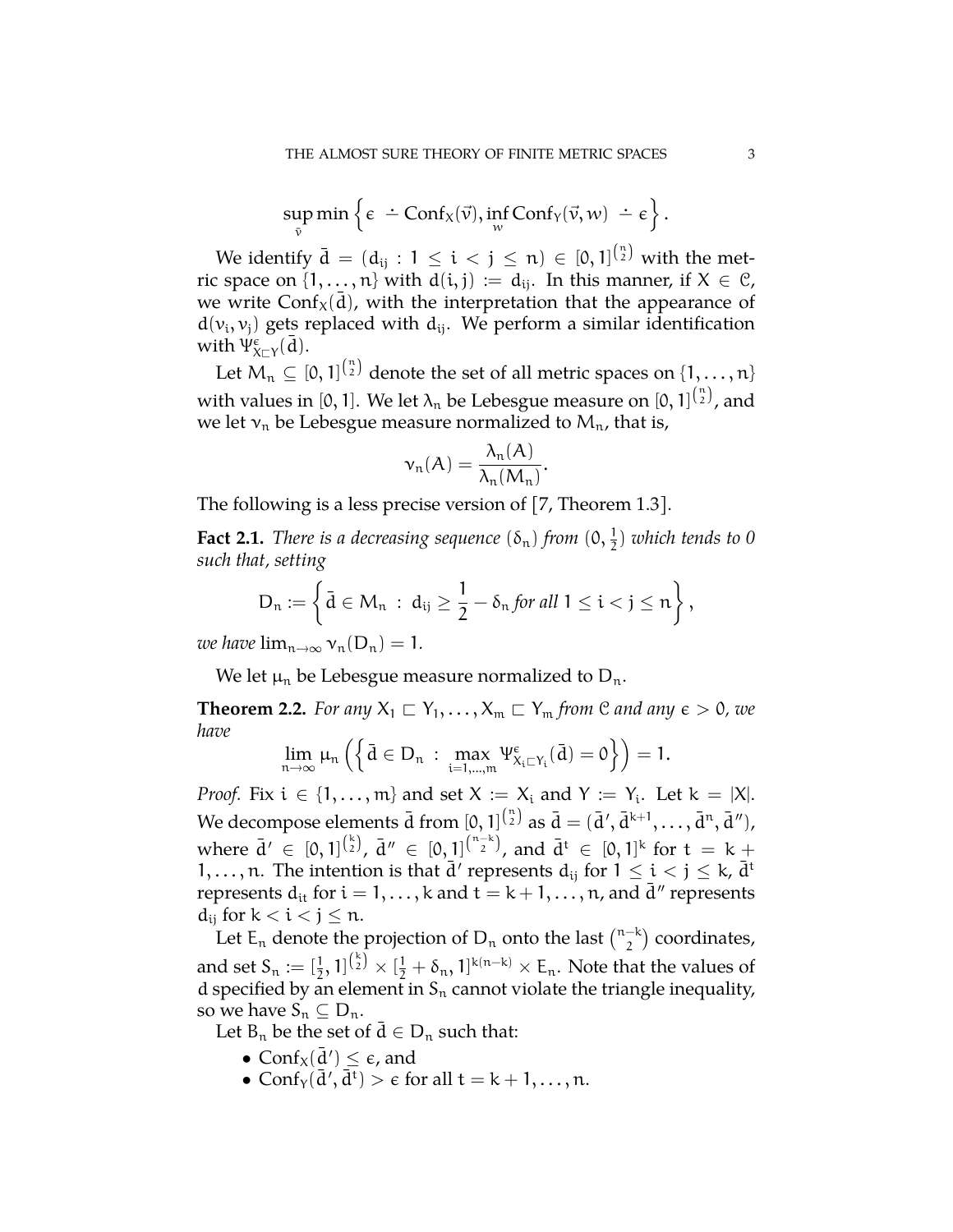If we let  $A = {\{\bar{d}' \in M_k : Conf_x(\bar{d}') \le \epsilon\}}$ , then we have  $\lambda_n(B_n) \le$  $\lambda_k(A) \cdot ((\frac{1}{2} + \delta_n)^k - \epsilon^k)^{n-k} \cdot \lambda_{n-k}(E_n)$ , so

$$
\mu_n(B_n) = \frac{\lambda_n(B_n)}{\lambda_n(D_n)} \le \frac{\lambda_n(B_n)}{\lambda_n(S_n)}
$$
  

$$
\le \frac{\lambda_k(A) \cdot ((\frac{1}{2} + \delta_n)^k - \varepsilon^k)^{n-k} \cdot \lambda_{n-k}(E_n)}{(\frac{1}{2})^{\binom{k}{2}} \cdot (\frac{1}{2} - \delta_n)^{k(n-k)} \cdot \lambda_{n-k}(E_n)}
$$
  

$$
= 2^{\binom{k}{2}} \lambda_k(A) \left( \frac{(\frac{1}{2} + \delta_n)^k - \varepsilon^k}{(\frac{1}{2} - \delta_n)^k} \right)^{n-k}
$$

We have that

$$
\frac{(\frac{1}{2} + \delta_n)^k - \varepsilon^k}{(\frac{1}{2} - \delta_n)^k} \le \left(\frac{\frac{1}{2} + \delta_n}{\frac{1}{2} - \delta_n}\right)^k - (2\varepsilon)^k
$$

and so, since  $\lim_{n\to\infty} \delta_n = 0$ , it follows that there exists a constant C and a constant  $p < 1$  such that  $\mu_n(A_n) \leq Cp^n$  for all large enough n.

The previous calculation yielded an upper bound on the probability that a random element of  $\mathsf{D}_\mathfrak{n}$  failed the extension axiom  $\Psi_{X_i \sqsubset Y_i}^\epsilon$  as witnessed by the first k elements. The calculation is identical if one focuses on any other k element subset instead of the first k coordinates. Moreover, if we were considering m extension axioms instead of just one, we would obtain a similar expression, possibly with different constants C and p. It follows that for some constants K and  $q < 1$ ,

$$
\mu_n\left(\left\{\bar{d}\in D_n\,:\, \max_{i=1,\ldots,m}\Psi_{X_i\sqsubset Y_i}^\varepsilon(\bar{d})>0\right\}\right)\leq mn^kKq^n
$$

for sufficiently large n. As n tends to infinity, this quantity goes to zero, yielding the desired result.  $\Box$ 

**Corollary 2.3.** *For any*  $X_1 \sqsubset Y_1, \ldots, X_m \sqsubset Y_m$  *from*  $\mathcal{C}$  *and any*  $\epsilon > 0$ *, we have*

$$
\lim_{n\to\infty}\nu_n\left(\left\{\bar{d}\in M_n\;:\;\max_{i=1,\ldots,n}\Psi_{X_i\sqsubset Y_i}^\varepsilon(\bar{d})=0\right\}\right)=1.
$$

*Proof.* Let  $A := \{ \bar{d} \in M_n : \max_{i=1,\dots,n} \Psi_{X_i \sqsubset Y_i}^{\epsilon}(\bar{d}) = 0 \}$ . We then have

$$
\nu_n(A) = \mu_n(A \cap D_n) \cdot \nu_n(D_n) + \nu_n(A \setminus D_n).
$$

By Theorem 2.2,  $\lim_{n\to\infty} \mu_n(A \cap D_n) = 1$ . Since  $\lim_{n\to\infty} \nu_n(D_n) = 1$ , it follows that  $\lim_{n\to\infty} \nu_n(A) = 1$ , as desired.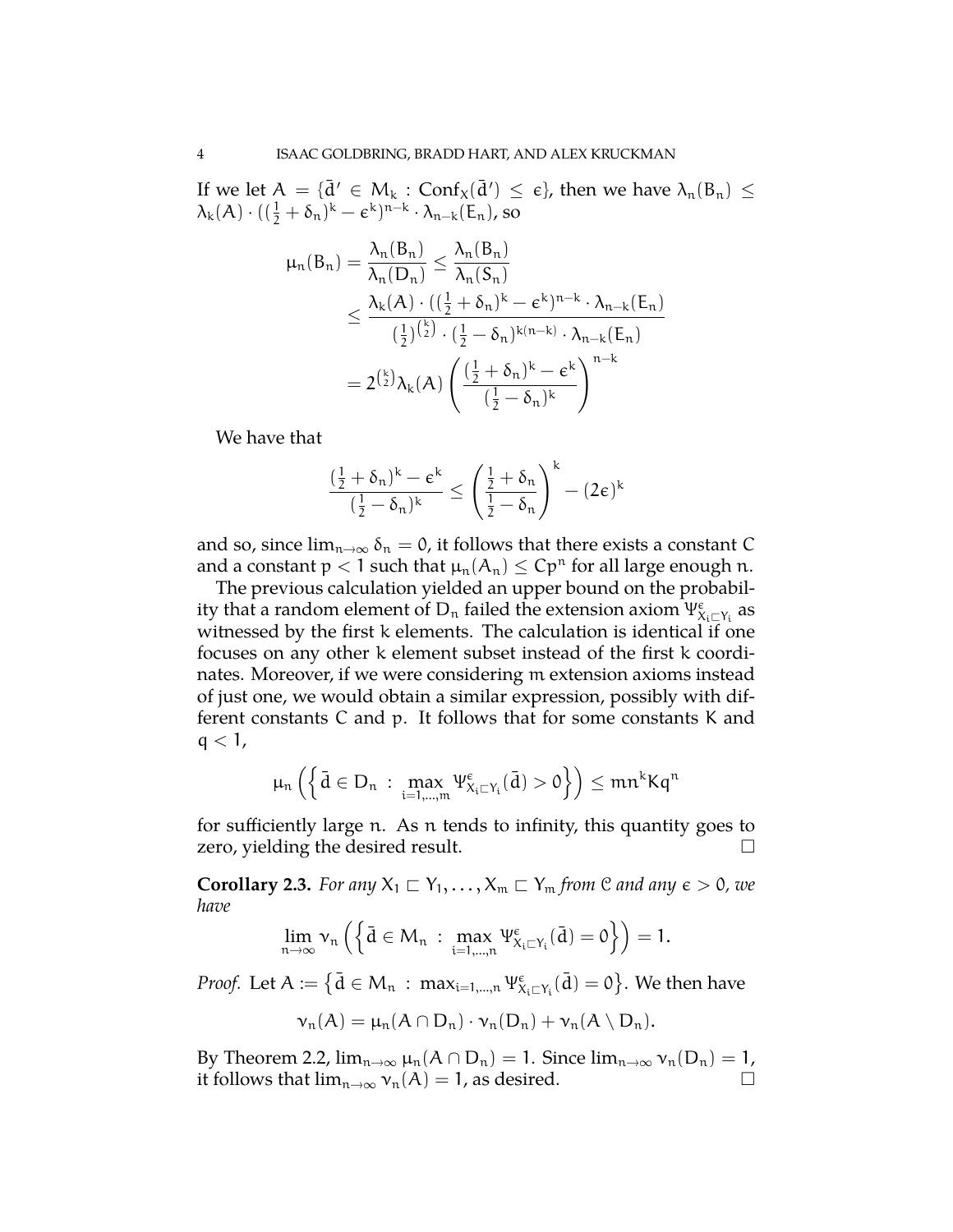# 3. THE APPROXIMATE O - 1 LAW

We first recall the Compactness Theorem for continuous logic. Given a theory T (in some language), we define the theory  $T^+$  to consist of all sentences  $\sigma \doteq \epsilon$ , where  $\sigma \in T$  and  $\epsilon > 0$ . We say that T is *approximately finitely satisfiable* if  $T^+$  is finitely satisfiable.

**Fact 3.1** (Compactness Theorem)**.** *Given a theory* T*, we have that* T *is satisfiable if and only if it is approximately finitely satisfiable.*

We let  $T_{AS}$  denote the L-theory consisting of the set of all extension axioms  $\psi_{X\sqsubset Y}^\varepsilon$  together with the sentence  $\varphi_{\geq \frac{1}{2}}$ :

$$
\sup_{x} \sup_{y} (\min \{d(x,y), \frac{1}{2} \div d(x,y)\})
$$

which when satisfied says that  $d(x, y) \geq \frac{1}{2}$  when  $x \neq y$ . A familiar amalgamation construction shows that  $T_{AS}$  is satisfiable. By Corollary 2.3, we can say more.

**Proposition 3.2.** T<sub>AS</sub> has the finite model property: every finite subset *of* TAS *is approximately satisfied in a finite metric space. Equivalently, there is an ultraproduct of finite metric spaces which satisfies*  $T_{AS}$ *.* 

*Proof.* By Fact 2.1 and Corollary 2.3, any finite number of extension axioms, together with any sentence  $\varphi_{\geq \frac{1}{2}}$  $\div \epsilon$  for  $\epsilon > 0$ , are satisfied in a sufficiently large finite metric space, whence the proposition follows. The ultraproduct equivalence is a standard reformulation of the finite model property. (See, for example,  $|6|$ .)

In order to prove our 0-1 law for finite metric spaces, we show that  $T_{AS}$  is a complete theory, that is, for all models X and Y of  $T_{AS}$ , we have that X and Y are elementarily equivalent. We establish this fact using *Ehrenfeucht-Fraïssé games*.

**Definition 3.3.** *Given metric spaces* X *and* Y,  $n \in \mathbb{N}$ *, and*  $\epsilon > 0$ *, we define* G(X, Y, n, ✏) *to be the two-player,* n*-round game, where at round* i*, player I* chooses  $a_i \in X$  *or*  $b_i \in Y$  *and then player II chooses*  $b_i \in Y$  *or*  $a_i \in X$ *accordingly. We say that player II wins a run of*  $\mathfrak{G}(X, Y, n, \epsilon)$  *if* 

$$
|d_X(a_i,a_j)-d_Y(b_i,b_j)|<\varepsilon
$$

*for all*  $1 \le i < j \le n$ ; otherwise, player I wins. We write  $X \equiv_{n,\varepsilon} Y$  *if player II has a winning strategy in*  $\mathfrak{G}(X, Y, n, \epsilon)$ *.* 

The classical version of the following fact is well-known (see, e.g.  $[8,$  Theorem 2.4.6]). For a proof (of a slight variant) in the continuous setting, one can consult [5, Lemma 2.4].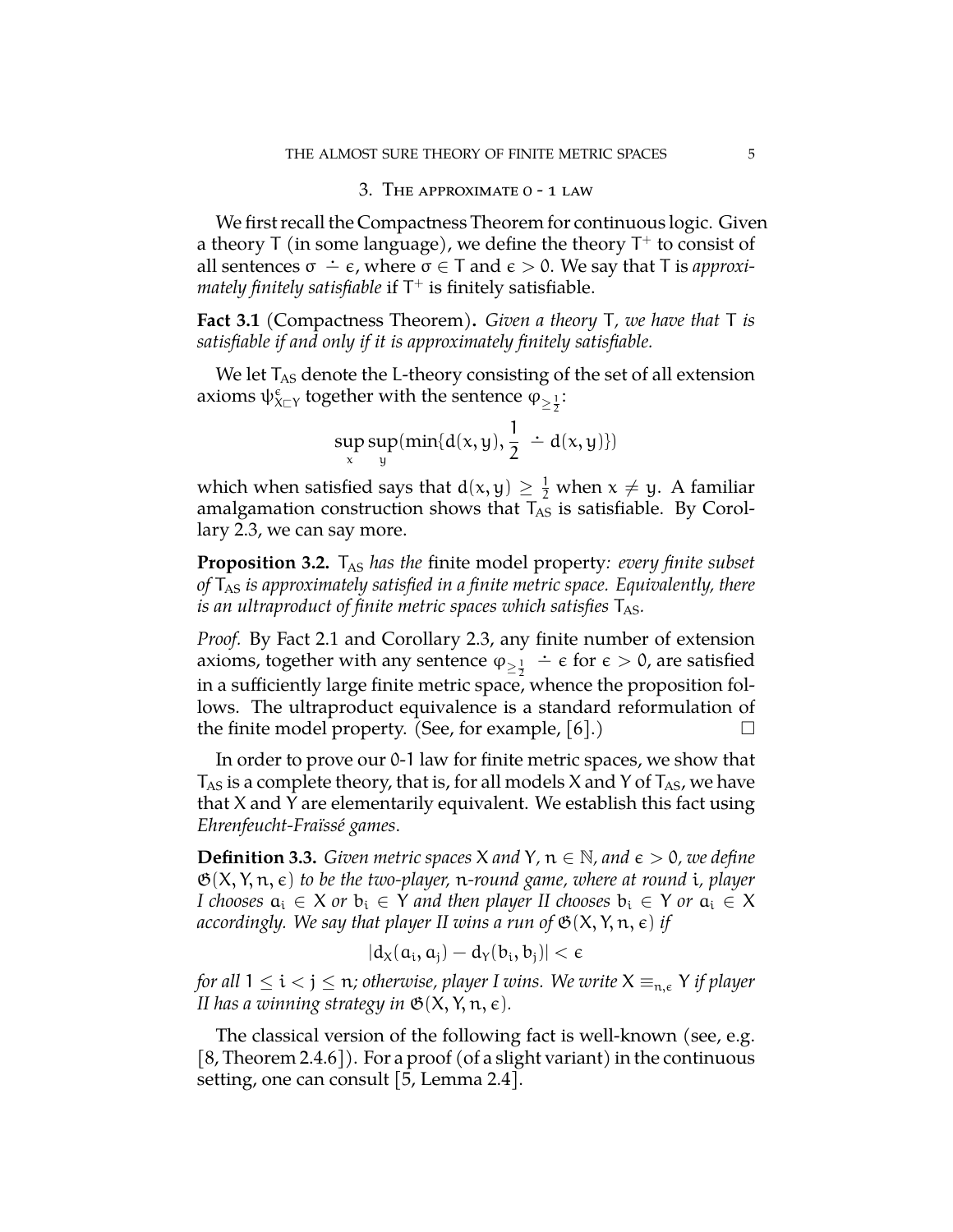**Fact 3.4.** *If* X *and* Y *are metric spaces, then* X *and* Y *are elementarily equivalent if and only if*  $X \equiv_{n,\varepsilon} Y$  *for all*  $n \in \mathbb{N}$  *and*  $\varepsilon > 0$ *.* 

### **Theorem 3.5.** T<sub>AS</sub> is complete.

*Proof.* Fix  $X, Y \models T_{AS}$ . It suffices to show that  $X \equiv_{n,\epsilon} Y$  for all  $n \in \mathbb{N}$ and  $\epsilon > 0$ . We prove this by induction on n, the base case  $n = 1$  being trivial. Now suppose that  $n>1$  and  $X \equiv_{n-1,\varepsilon} Y$  for all  $\varepsilon > 0$ . Fix  $\varepsilon > 0$ and let player II play the first  $n-1$  rounds of  $\mathfrak{G}(X, Y, n, \epsilon)$  according to a winning strategy for  $\mathfrak{G}(X, Y, n-1, \frac{\epsilon}{2})$ , yielding  $a_1, \ldots, a_{n-1} \in \overline{X}$ and  $b_1, \ldots, b_{n-1} \in Y$  with

$$
|d_X(a_i,a_j)-d_Y(b_i,b_j)|<\frac{\varepsilon}{2}
$$

for all  $1 \le i < j \le n - 1$ . Now suppose that player I plays  $a_n \in X$ in the final round of  $\mathfrak{G}(X, Y, n, \epsilon)$  (the case that they play  $b_n \in Y$  is handled in a symmetric fashion). Let  $X_0 := \{a_1, \ldots, a_{n-1}\}\$  and let  $Y_0 := X_0 \cup \{\alpha_n\}$ . Then  $X_0$  and  $Y_0$  are in  $\mathcal{C}$ , since  $Y \models \varphi_{\geq \frac{1}{2}}$ . Then  $Y \models$  $\psi_{X_0 \sqsubset Y_0}^{\frac{\varepsilon}{2}}$  and  $\text{Conf}_{X_0} (b_1, \ldots, b_{n-1}) < \frac{\varepsilon}{2}$ , so we have that  $Y \models \inf_w$  $\left(\text{Conf}(b_1,\ldots,b_{n-1},w) \right) \doteq \frac{\epsilon}{2}$ 2  $\big),$ 

whence there is  $b_n \in Y$  such that  $Conf_{Y_0}(b_1,...,b_n) < \epsilon$ . It follows that this strategy is winning for player II in  $\mathfrak{G}(X, Y, n, \epsilon)$ .

Given a sentence  $\sigma$  in the language of metric spaces, let  $\sigma^{AS}$  denote the unique real number r such that  $\sigma^X = r$  for all  $X \models T_{AS}$ . It follows that, given any  $\epsilon > 0$ , the theory  $T_{AS} \cup {\epsilon \div [\sigma - \sigma^{AS}]}$  is not satisfiable. By Fact 3.1, there are extension axioms  $\psi_{X_i \sqsubset Y_i}^{\epsilon_i}$  (1  $\leq$  i  $\leq$  m) and  $\eta > 0$ such that the theory

$$
\bigg\{ \phi_{\geq \frac{1}{2}} \ \dot{-} \eta, \left( \max_{1 \leq i \leq m} \psi_{X_i \sqsubset Y_i}^{\varepsilon_i} \right) \ \dot{-} \eta, \varepsilon \ \dot{-} \left| \sigma - \sigma^{AS} \right| \bigg\}
$$

is not satisfiable. Combining this observation with Fact 2.1 and Corollary 2.3 immediately yields:

**Theorem 3.6** (Approximate 0-1 law)**.** *For any sentence in the language of metric spaces and any*  $\epsilon > 0$ *, we have* 

$$
\lim_{n\to\infty} \nu_n(\{X\in M_n\,:\,|\sigma^X-\sigma^{AS}|<\varepsilon\})=1.
$$

## 4. FURTHER MODEL-THEORETIC PROPERTIES OF  $T_{AS}$

In this last section, we gather some further model-theoretic facts about  $T_{AS}$ . We assume that the reader is familiar with the modeltheoretic terms defined in this section.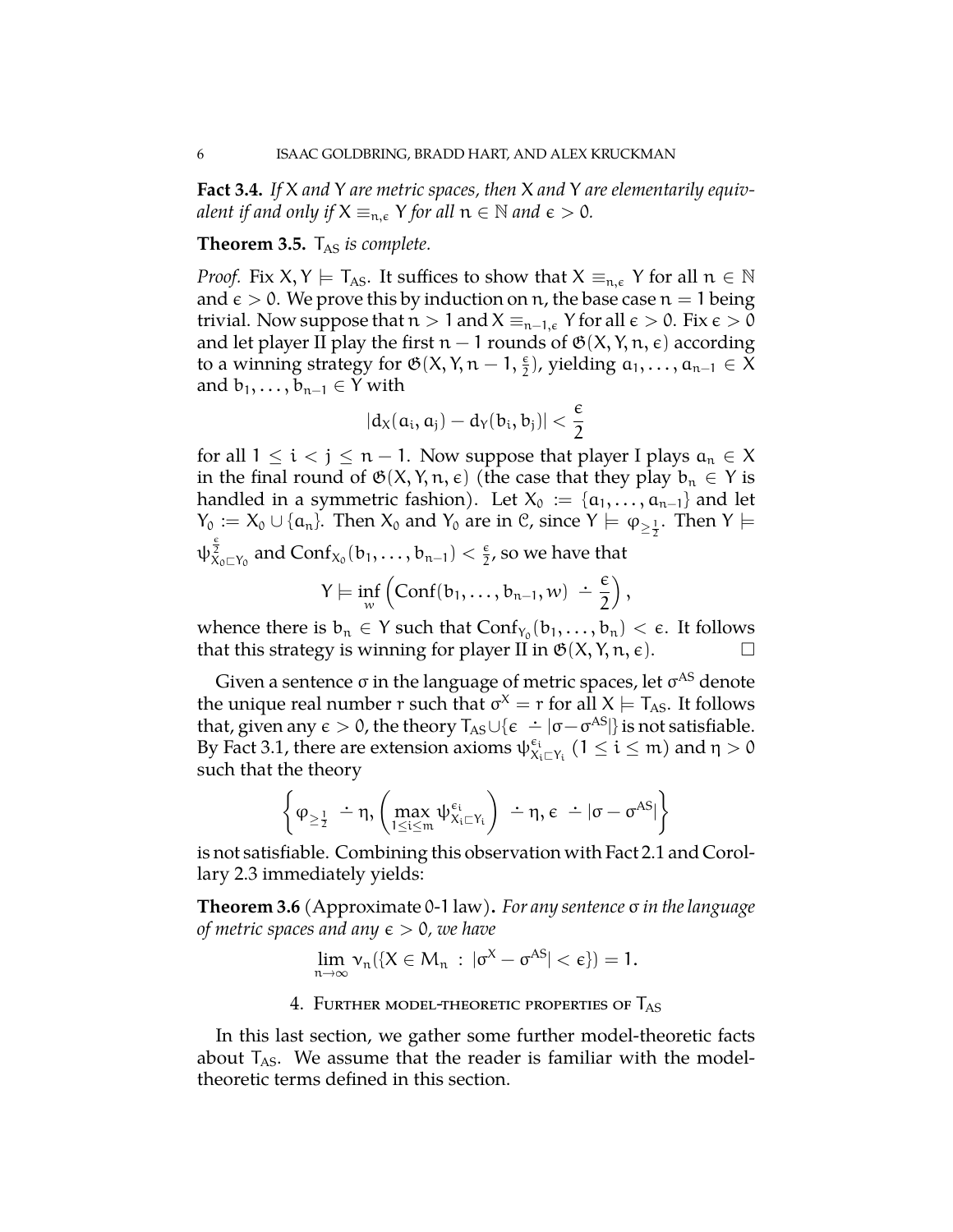**Theorem 4.1.** T<sub>AS</sub> has quantifier-elimination and is the model-completion *of the theory*  $T_0 := {\varphi_{\ge \frac{1}{2}}}$ .

*Proof.* By a standard model-theoretic test for quantifier-elimination (see [3, Proposition 13.6]), it is enough to prove the following: given  $X, Y \models T_{AS}, A \subseteq X$ , an isometric embedding  $f : A \hookrightarrow Y$ , and  $a \in X \setminus A$ , there is an elementary extension  $Y \leq Y'$  and an isometric embedding  $g : A \cup \{a\} \hookrightarrow Y'$  extending f. However, this follows easily from Fact 3.1 and the fact that  $Y \models T_{AS}$ .

In order to prove that  $T_{AS}$  is the model-completion of  $T_0$ , it remains to show that every model of  $T_0$  embeds in a model of  $T_{AS}$ . By Fact 3.1, it suffices to show that, for any  $X_0 = \{a_1, \ldots, a_n\}$  from C and  $\epsilon > 0$ , there is  $X \models T_{AS}$  and  $b_1,\ldots,b_n \in X$  such that  $Conf_{X_0}(b_1,\ldots,b_n) < \epsilon$ . We do this by induction on  $n$ , the case  $n = 1$  being trivial. Suppose that  $n>1$  and the claim is true for  $n-1$ . Fix  $X_0$  as above and  $\epsilon > 0$ . By induction, there is  $X \models T_{AS}$  and  $b_1, \ldots, b_{n-1} \in X$  such that, setting  $X_0' := \{a_1, \ldots, a_{n-1}\}\)$ , we have  $\text{Conf}_{X_0'}(b_1, \ldots, b_{n-1}) < \frac{\epsilon}{2}$ . Since  $X \models$  $\psi^{\frac{\epsilon}{2}}_{X'_0 \subset X_0}$ , it follows that there is  $b_n \in X$  such that  $Conf_{X_0}(b_1, \ldots, b_n)$ , as desired.  $\Box$ 

## **Corollary 4.2.** T<sub>AS</sub> has continuum many nonisomorphic separable models.

*Proof.* Any model of  $T_{AS}$  is topologically discrete, so a separable model of  $T_{AS}$  is countable. In any such model, the metric d only takes on countably many values in  $[0, 1]$ . By Theorem 4.1, given any separable model  $X_0$  of  $T_0$ , there is a separable model X of  $T_{AS}$  such that  $X_0$  embeds into X, so for every value  $r \in [\frac{1}{2}, 1]$ , there is a separable model X of  $T_{AS}$  such that the metric takes on the value r in X. It follows that  $T_{AS}$  has continuum many nonisomorphic separable models.  $\Box$ 

**Theorem 4.3.** T<sub>AS</sub> is not stable but is supersimple of U-rank 1. Moreover, *forking independence is characterized by*

$$
A \underset{C}{\cup} B \Leftrightarrow A \cap B \subseteq C,
$$

*where*  $A, B, C$  *are small subsets of some monster model*  $X$  *of*  $T_{AS}$ *.* 

*Proof.* It is straightforward to verify that the independence relation in the above display satisfies all of the axioms of forking independence in simple theories, whence we can conclude that  $T_{AS}$  is simple and the above independence relation is forking independence.<sup>1</sup> We verify only the Independence Theorem over Models. Suppose that  $X$  is a model,  $X \subseteq A$ ,  $X \subseteq B$ ,  $A \bigcup_{x} B$ , and  $p(x) \in S(A)$  and  $q(x) \in S(B)$ 

<sup>&</sup>lt;sup>1</sup>See [1, Theorem 5.4.5].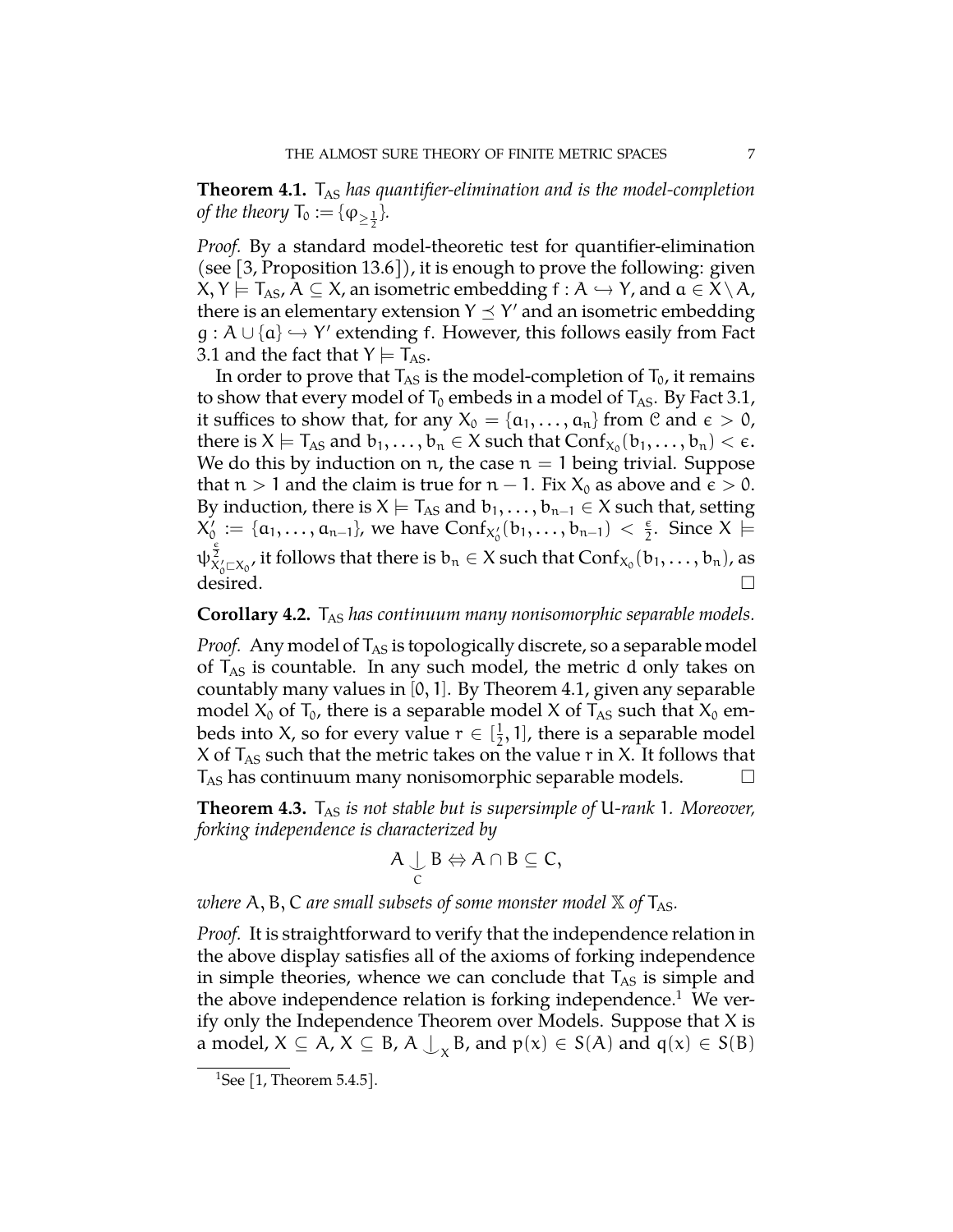are independent extensions of their common restriction  $p_0 \in S(X)$ . Since p and q are independent extensions of  $p_0$ , all distances specified by p and q between x and elements of  $(A \cup B) \setminus X$  are at least  $\frac{1}{2}$ , whence we may find an abstract extension  $Y := A \cup B \cup \{a\}$  of  $A \cup B$ such that  $Y \models T_0$  and a is a tuple realizing the quantifier-free parts of both p and q. Since  $T_{AS}$  is the model completion of  $T_0$  and X is saturated and strongly homogeneous, we may embed Y in  $\mathbb{X}$  over A  $\cup$  B. By quantifier elimination, the image of  $\alpha$  in  $X$  satisfies both  $p$  and  $q$ . Consequently, the Independence Theorem over Models holds.

To see that the U-rank of the theory is 1, suppose that  $p \in S_1(A)$  is a type with  $U(p) \ge 1$ . Take a forking extension  $q \in S_1(B)$  of p and let  $a \models p$ . Then  $a \in B \setminus A$  and thus the condition  $d(x, a) = 0$  belongs to q. It follows that q is algebraic, whence  $U(p) = 1$ . Recall also that theories of U-rank 1 are supersimple. <sup>2</sup>

To see that  $T_{AS}$  is not stable, let  $p(x)$  be any 1-type over a model X, let  $a \in \mathbb{X}$  realize p and take  $b \in \mathbb{X} \setminus X$ a. Then we can assign  $d(x, b)$  to be any number in  $[\frac{1}{2}, 1]$  and obtain an extension of p to Xb in this manner. Thus, there are continuum many different nonforking extensions of p to Xb, whence  $T_{AS}$  is not stable by [3, Theorem 14.12].  $\Box$ 

The reader should contrast the previous result with the case of the Urysohn sphere, which is not simple (see [4, Theorem 5.4]).

#### **REFERENCES**

- [1] J.M. Albert, *Strong conceptual completeness and various stability-theoretic results in continuous model theory*, Ph.D. thesis.
- [2] I. Ben Yaacov, *On supersimplicity and lovely pairs of cats*, Journal of Symbolic Logic **71** (2006), 763–776.
- [3] I. Ben Yaacov, A. Berenstein, C. W. Henson, and A. Usvyatsov, Model theory for metric structures, Model theory with applications to algebra and analysis. Vol. 2, London Math. Soc. Lecture Note Ser., vol. 350, Cambridge Univ. Press, Cambridge, 2008, 315–427.
- [4] C. Ealy and I. Goldbring, *Thorn-forking in continuous logic*, Journal of Symbolic Logic **77** (2017), 63–93.
- [5] I. Goldbring and B. Hart, *On the theories of McDu's II*<sup>1</sup> *factors*, International Mathematics Research Notices **27** (2017), 5609–5628.
- [6] I. Goldbring and V. C. Lopes, *Pseudofinite and pseudocompact metric structures*, Notre Dame Journal of Formal Logic, **56** (2015), 493–510.
- [7] G. Kozma, T. Meyerovitch, R. Peled, and W. Samotij, *What does a typical metric space look like?*, preprint.

<sup>&</sup>lt;sup>2</sup>See [2, Definition 1.19 and Propsition 1.20] for a discussion of these matters in the setting of compact abstract theories, a precursor to modern continuous model theory.